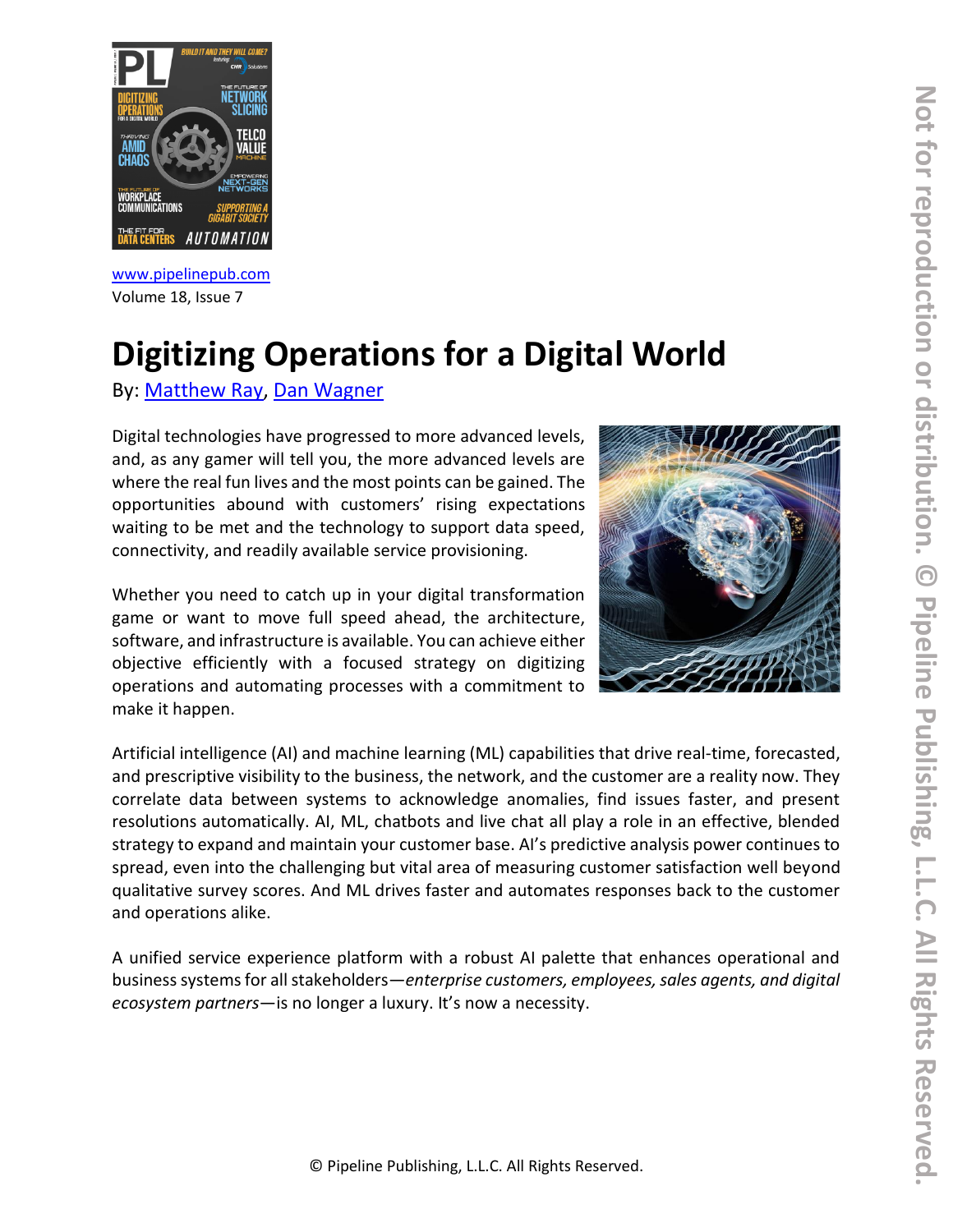## **CSP customer needs are increasing**

The explosion of commoditization—mobile devices, self-designed services in the health, entertainment, and remote-working fields (among others), the continuous expansion of IoT leaves communication service providers (CSPs) to feverishly hustle to meet the demand. But the time and resources to bolster networks to strengthen the infrastructure to support the increasing demand has been difficult to find. The convergence of these factors—booming customer traffic, and CSPs stretched thin in their efforts to provide stable, high-quality services—creates a scenario that can seem challenging at best.

Indeed, Accenture reports in it[s article](https://www.accenture.com/_acnmedia/PDF-149/Accenture-Brain-Gain.pdf) "Brain Gain," that the heart of CSPs' offerings, connectivity for consumers and business-to-business, has been mired in stagnation even as bandwidth demand and the market for digital services is peaking higher than ever before. Price-to-earning ratio has plummeted 28 percent worldwide over the last ten years, but the expenses involved to land new customers continues to increase. Amazon, Google, and Microsoft have also ramped up the competitive pressure, challenging CSPs to move beyond their traditional 'connectivity' role.

# **Addressing the pain points**

The pain points that telcos face remain the same in recent years, with some variations. It is still a matter of delivering high-quality performance across a wide array of digital services. Fortunately, SD-WAN and NFV are more widely adopted than they were at the onset of the digital transformation revolution, and by allowing telcos to enable offerings to their customers more efficiently, they allow for the creation of more services, revenue streams, and profits.

The downside for some companies that are late to their digital journeys is that the competition is becoming more adept, nuanced, and creative in what services they can offer and the efficiency with which they deliver them. Delays are increasingly detrimental.

Digital platforms have become essential elements to building and maintaining the positive customer experience that we all seek to deliver. Customers have become progressively proficient at controlling their telecom accounts, from viewing billing information to checking on existing orders to contacting customer service support when needed. While this independence is expected by consumers, the good news is that there is still a very sizable market segment that needs access to a digital platform. Furthermore, for the telcos that have not fully embraced a digital journey, quick transitions are available. Again, the pressing issue is time—and finding an accelerated path to catch up if behind. Hesitation equates to an increasingly smaller existing customer pool.

Taken as a whole or in parts, a robust digital platform will address service order and management and multi-domain service orchestration; provide a big data intelligence engine; offer a product catalog and telecom configure-price-quote capability; and allow for an API marketplace and IoT management.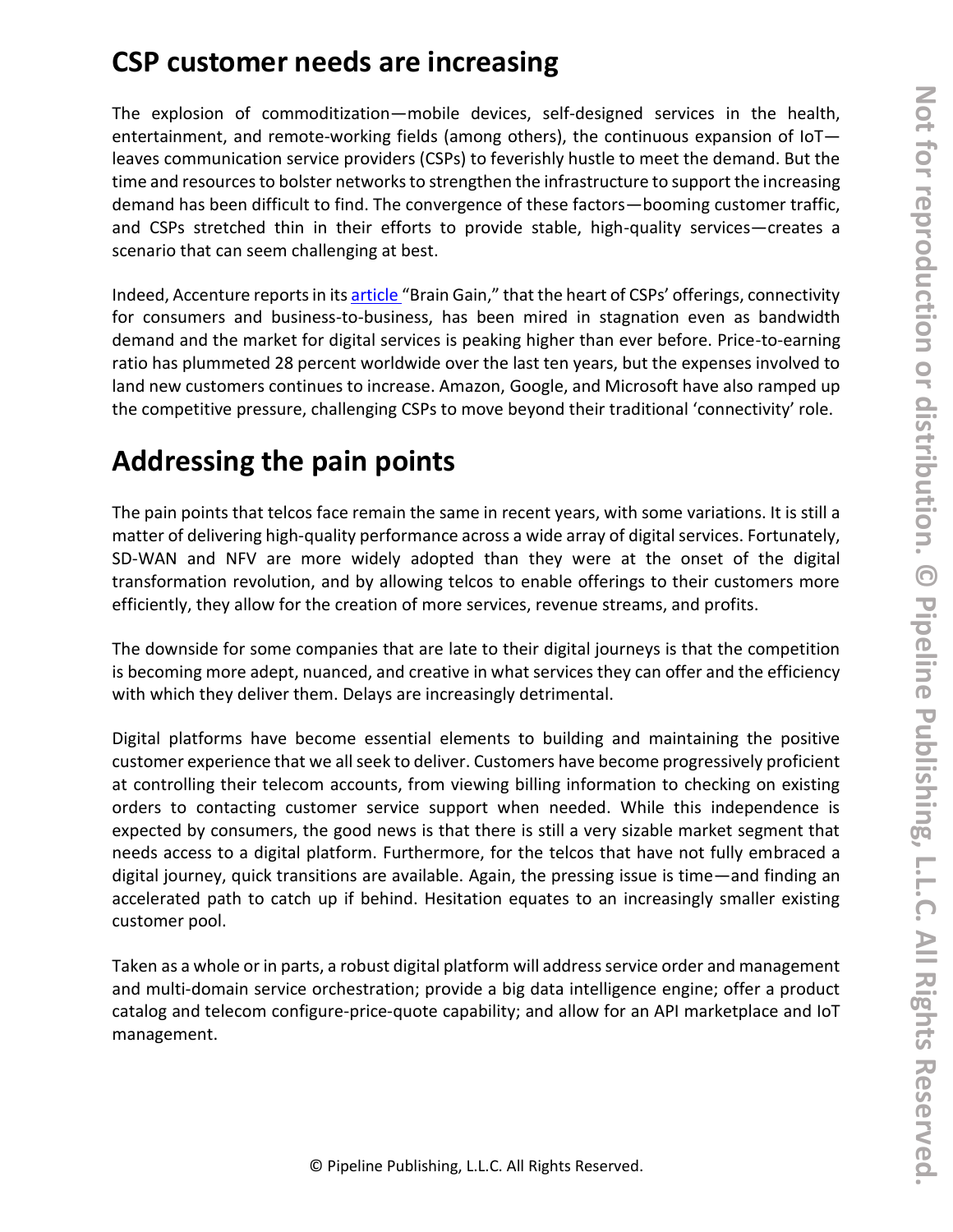## **The edge is front and center**

Edge technologies continue to mushroom in the telecom industry, just as SD-WAN has for years. Additional technologies that reside at the edge of the network can be hugely beneficial as well namely, virtual customer premises equipment, virtualized networkfunctions (VNFs) and interconnects—and gateway technologies at the edge and at the consumer.

There is an incredible amount of emerging communications technology being consistently improved that allows telecoms to reshape their network environments, establish new revenue streams, and expand their loyal customer base. Options abound to make the digital transformation. Embracing some or all these innovations opens a more promising future for telecoms, and it will ultimately benefit their end customers.

Meeting customer expectations in any industry is a constant challenge: the bar rises ever higher, and the goalposts constantly move. The telecommunication industry has and continues to experience this truth, and even more acutely with the emergence of commoditization that has impacted every facet of the business.

The demands for more speed, reliability, and user-friendliness are a reality that telcos cannot avert. Minor fluctuations in service quality can impact even longstanding customer relationships. The telecom customer experience is paramount, and telcos must continue to enhance it at every level from the direct consumer level to SMB to enterprise clientele. The pressure to do so is genuine and can realistically only be met by providing a robust platform of services and products.

## **Get smart about network resources**

Amid the pressures, there is positive news that can be the seed for telcos' future growth. Accenture also reports the encouraging statistic that eight in ten consumers surveyed reported being satisfied with both their home broadband and mobile service during the COVID-19 pandemic. Furthermore, 60 percent reported having trust in their CSP, almost three times the percentage that trust their social media provider.

How might this translate to success for CSPs? It means that the time is ripe for telcos to branch off from their essential service of connectivity and seek to capitalize on the trust as we move forward into a post-pandemic landscape. This is where the aforementioned services such as personal healthcare and remote working capabilities may come into play, and all things related to creative digital services.

The way to be a supplier in this market is through using a digital platform (building blocks) that is tied in with a strong ecosystem. Software-defined networking provides the path for telcos to rapidly respond to customer requests and meet service quality expectations. SDN and SD-WAN allow CSPs to meet these demands even when they exceed the service provider's normal capabilities. This can be achieved case-by-case through a manual operator or automatically based upon priority lists.